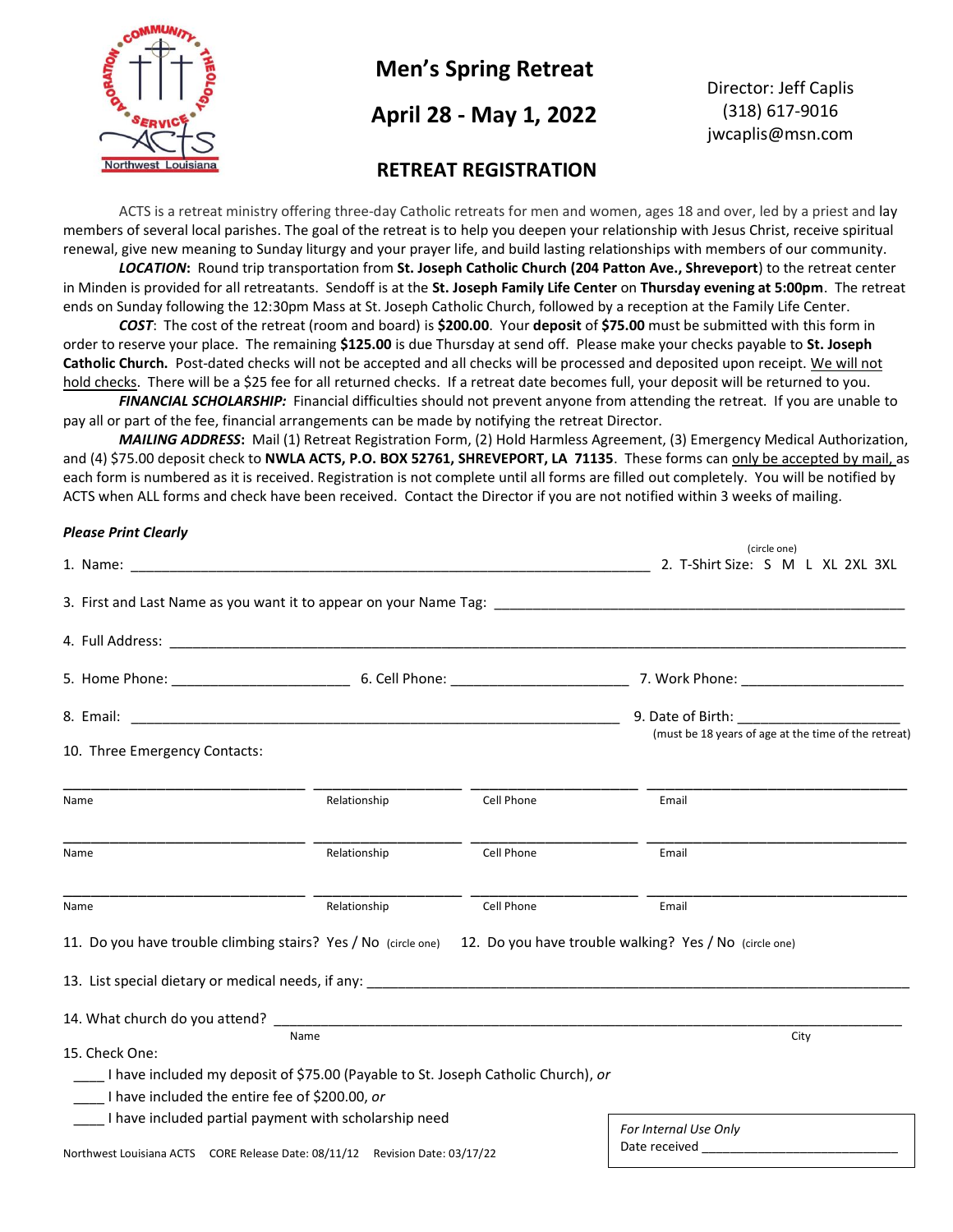# **HOLD HARMLESS AGREEMENT**

| agrees to defend, pay on behalf of, indemnify, and hold harmless Bishop Malone, the Diocese of Shreveport and<br>St. Joseph Catholic Church (collectively, the "Sponsor"), its elected and appointed officials, its agents,<br>employees and volunteers and others working on behalf of the Sponsor against any and all claims, demands,<br>suits, or loss, including attorney's fees and all costs connected therewith, and for any damages which may be<br>asserted, claimed or recovered against or from the Sponsor, its elected and appointed officials, its agents,<br>employees, volunteers, or others working on behalf of the Sponsor, by reason of personal injury, including<br>bodily injury or death and/or property damages, including loss of use thereof, suffered by Participant. |  |
|----------------------------------------------------------------------------------------------------------------------------------------------------------------------------------------------------------------------------------------------------------------------------------------------------------------------------------------------------------------------------------------------------------------------------------------------------------------------------------------------------------------------------------------------------------------------------------------------------------------------------------------------------------------------------------------------------------------------------------------------------------------------------------------------------|--|
|                                                                                                                                                                                                                                                                                                                                                                                                                                                                                                                                                                                                                                                                                                                                                                                                    |  |
|                                                                                                                                                                                                                                                                                                                                                                                                                                                                                                                                                                                                                                                                                                                                                                                                    |  |
|                                                                                                                                                                                                                                                                                                                                                                                                                                                                                                                                                                                                                                                                                                                                                                                                    |  |
| <b>WITNESS 1:</b>                                                                                                                                                                                                                                                                                                                                                                                                                                                                                                                                                                                                                                                                                                                                                                                  |  |
|                                                                                                                                                                                                                                                                                                                                                                                                                                                                                                                                                                                                                                                                                                                                                                                                    |  |
|                                                                                                                                                                                                                                                                                                                                                                                                                                                                                                                                                                                                                                                                                                                                                                                                    |  |
|                                                                                                                                                                                                                                                                                                                                                                                                                                                                                                                                                                                                                                                                                                                                                                                                    |  |
|                                                                                                                                                                                                                                                                                                                                                                                                                                                                                                                                                                                                                                                                                                                                                                                                    |  |
| <b>WITNESS 2:</b>                                                                                                                                                                                                                                                                                                                                                                                                                                                                                                                                                                                                                                                                                                                                                                                  |  |
|                                                                                                                                                                                                                                                                                                                                                                                                                                                                                                                                                                                                                                                                                                                                                                                                    |  |
|                                                                                                                                                                                                                                                                                                                                                                                                                                                                                                                                                                                                                                                                                                                                                                                                    |  |
|                                                                                                                                                                                                                                                                                                                                                                                                                                                                                                                                                                                                                                                                                                                                                                                                    |  |